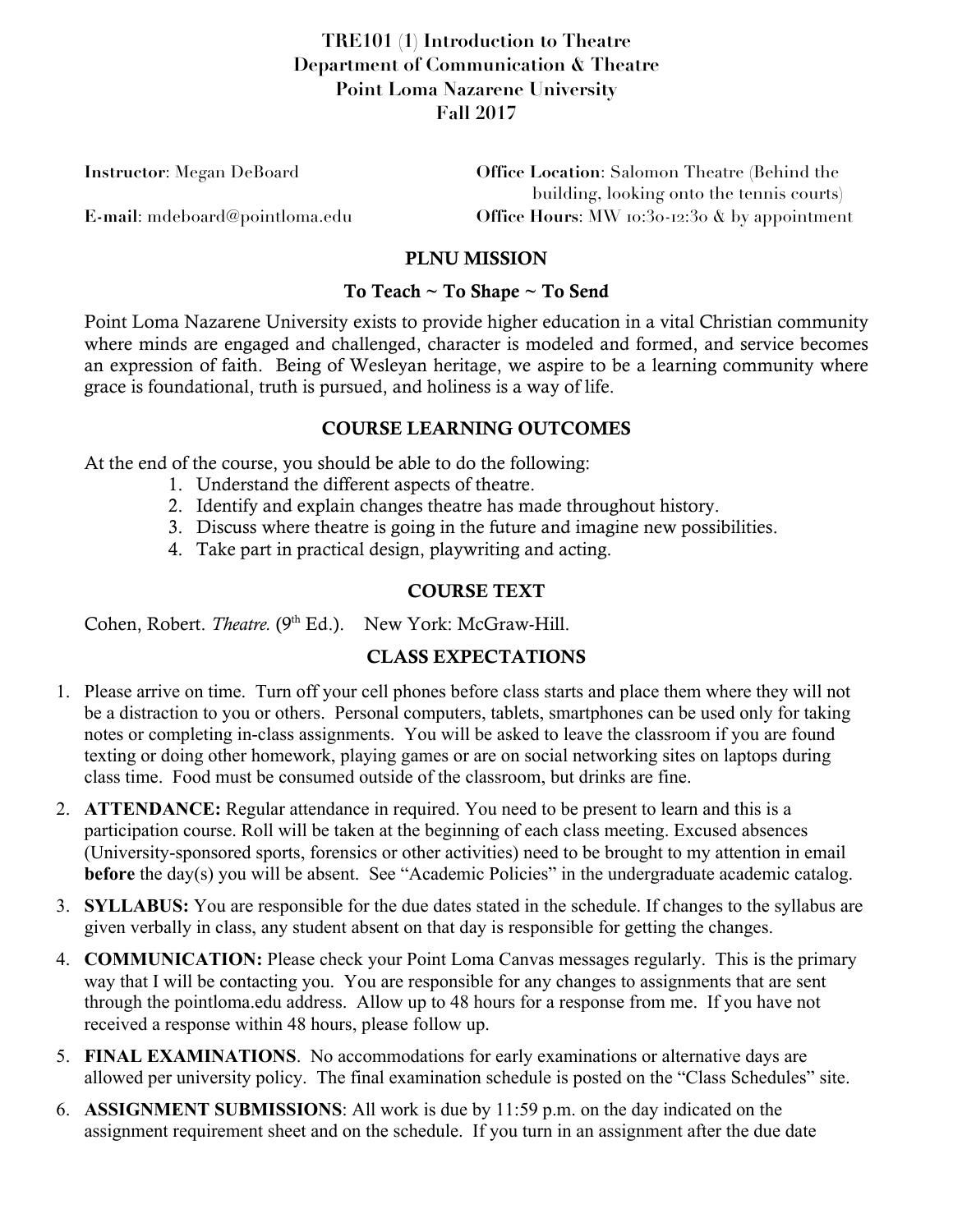indicated on the syllabus, there will be a 5 point deduction for each day the assignment is late. There is no distinction between "excused" and "unexcused" assignments.

- 7. **GROUP PRESENTATIONS:** You must be ready to present on your assigned day. If there are extenuating circumstances (medical or family emergencies, PLNU team games/activities), you may prearrange to exchange speech days with another group if prior notice is given to the instructor. I am not responsible for finding another group to switch with you.
- 8. **ACADEMIC HONESTY POLICY:** At PLNU, we want you to exhibit integrity in your work. If you reference another person, give them credit. If credit isn't given, it demonstrates academic irresponsibility and reflects disrespect for your community and yourself. As stated in the university catalogue: "Academic dishonesty is the act of presenting information, ideas, and/or concepts as one's own when in reality they are the results of another person's creativity and effort. Such acts include plagiarism, copying of class assignments, and copying or other fraudulent behavior on examinations. A faculty member who believes a situation involving academic dishonesty has been detected may assign a failing grade for a) that particular assignment or examination, and/or b) the course."
- 9. **ACADEMIC ACCOMMODATIONS**: Students requiring special accommodations on the basis of physical, learning or psychological disability for this class are required to file documentation with the Disability Resource Center (in the Bond Academic Center). The DRC will write me with recommendations as to how to meet the individual needs of the student. Please contact Pat Curley within the first two weeks of the term so as to give accommodations as early as possible.
- 10. **FERPA POLICY:** In compliance with federal law, neither PLNU student ID nor social security number should be used in publicly posted grades or returned sets of assignments without written permission from the student. This class will meet the federal requirements by distributing all grades and papers individually. Also in compliance with FERPA, you will be the only person given information about your progress in this class unless you have designated others to receive it in the "Information Release" section of the student portal. See 'Policy Statements' in the undergrad student catalog.

| <b>Assignment</b>       | <b>Description</b><br>(please see Canvas for detailed descriptions of each assignment) |     |
|-------------------------|----------------------------------------------------------------------------------------|-----|
| <b>Major Projects</b>   | Design Project                                                                         | 150 |
|                         | Group Presentation                                                                     | 150 |
|                         | Scenefest                                                                              | 100 |
| Assignments             | Play Reviews (3 plays in the semester, 50 points each)                                 | 150 |
|                         | CPAs                                                                                   | 50  |
| Participation           | Extremely important, especially when we have guests                                    | 100 |
| <b>Final Evaluation</b> | $Exam$ – cumulative                                                                    | 150 |
| <b>TOTAL POINTS</b>     |                                                                                        | 850 |

# GRADING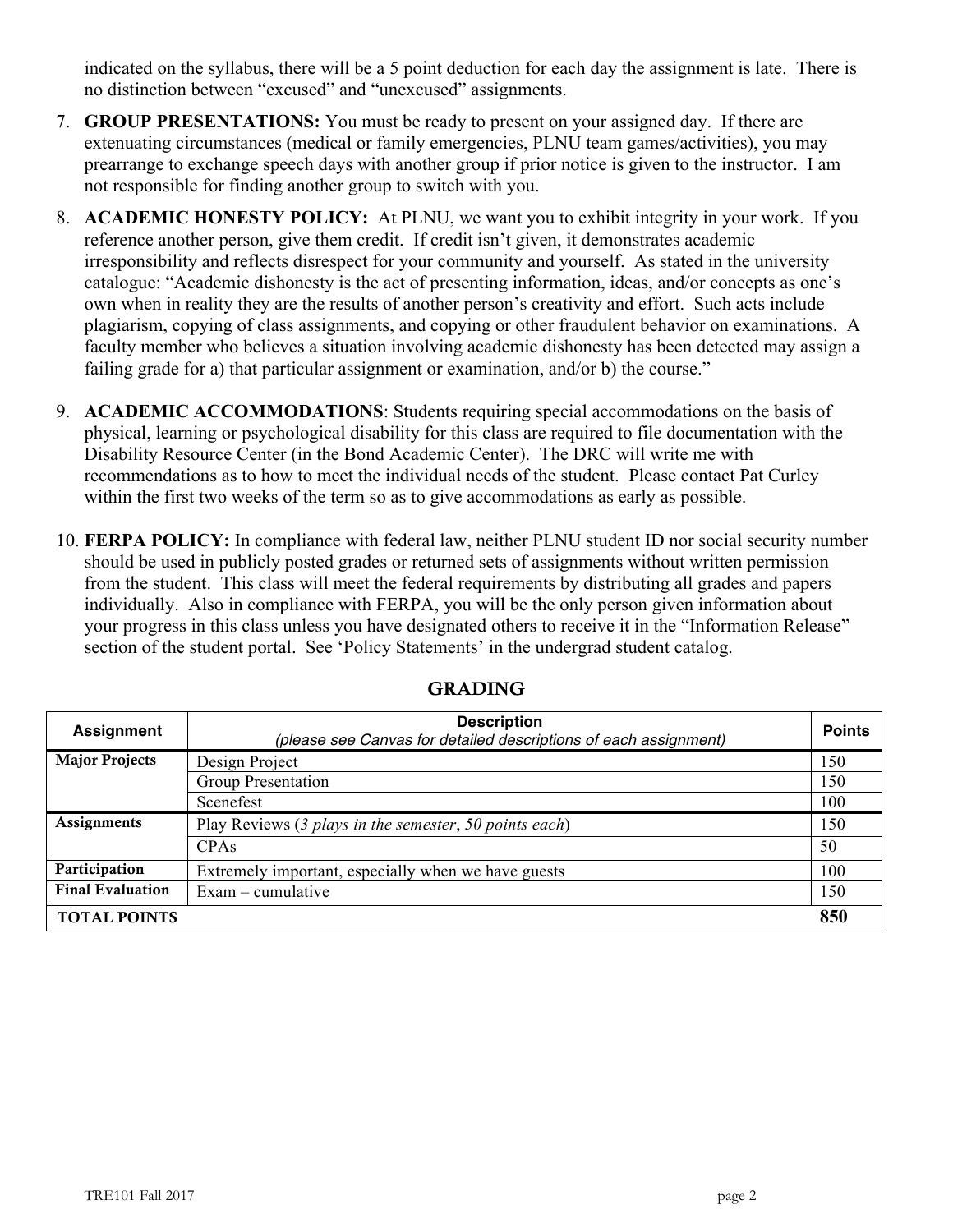| <b>Points</b> | Percentage | Grade |
|---------------|------------|-------|
| $925 - 1000$  | $93 - 100$ | A     |
| $895 - 924$   | $90 - 92$  | $A -$ |
| $885 - 894$   | $88 - 89$  | $B+$  |
| $825 - 884$   | $83 - 87$  | B     |
| $795 - 824$   | $80 - 82$  | $B -$ |
| 775 – 794     | 78 – 79    | $C+$  |
| $725 - 774$   | $73 - 77$  | C     |
| $695 - 724$   | $70 - 72$  | $C-$  |
| $675 - 694$   | $68 - 69$  | $D+$  |
| $625 - 674$   | $63 - 67$  | D     |
| $595 - 624$   | $60 - 62$  | D-    |
| $0 - 594$     | $0 - 59$   | F     |

### **GRADING SCALE**

#### **PARTICIPATION RUBRIC**

| <b>Points</b> | Grade | <b>Description</b>                                                                            |  |
|---------------|-------|-----------------------------------------------------------------------------------------------|--|
| $100 - 90$    | A     | Frequent participation in class discussions; listens and responds with thoughtful ideas; is   |  |
|               |       | proactive in offering ideas & viewpoints in group work; does not engage in distracting        |  |
|               |       | behavior (social media, texting, looking at other sites/homework while "taking notes")        |  |
| $80 - 89$     | B     | Participates in most class discussions; responds to others' input with little prompting; may  |  |
|               |       | engage in distracting behavior                                                                |  |
| $70 - 79$     | C     | Occasional participant in class discussions; has to be prompted to provide response and       |  |
|               |       | input; engages often in distracting behavior                                                  |  |
| $60 - 69$     | D     | Infrequent participant in discussions; needs to be prompted often to respond; engages         |  |
|               |       | frequently in distracting behavior                                                            |  |
| 59 &          | F     | Little or no participation; is not proactive in class and small group $\&$ below discussions, |  |
| below         |       | even with prompting; engages frequently in distracting behavior                               |  |

# GRADING POLICY

The core of my grading philosophy is that one's grade is earned. In other words, you must work for the grade that you want. All assignments outlined in the following pages have requirements that outline the bare minimum work—any student who fulfills the minimum requirements, earns, at best, a "C". In order to achieve "A" or "B" level work, a student must demonstrate work that is above and beyond the requirements of any given assignment, which include, but are not limited to: critical thinking, thorough analysis, and creativity.

**CPA's:** These assignments must have **two copies,** one for to be turned in and one for you to hold onto during discussion. This is also my way of seeing who came to class. They are pass/fail. If you have turned a copy in with thoughtful answers you pass (even if the answers are wrong, you pass.). If you turn it in with short answers, or do not turn it in at all, you fail.

**PLAY ATTENDENCE AND WRITTEN ASSIGNMENTS:** There are only a few written assignments planned for this course. The purpose of the written assignments are to help you analyze certain plays and concepts, and to think critically about them. These assignments will also help you prepare for the your final projects. Requirements for each assignment will be distributed ahead of the due date. These assignments will be graded on the presence of critical thinking and insightful analysis.

**PRESENTATIONS** make up the bulk of the semester grade. Each assignment has an accompanying list of requirements (see Canvas for detailed instructions) and will be graded on two different components: the content and the delivery.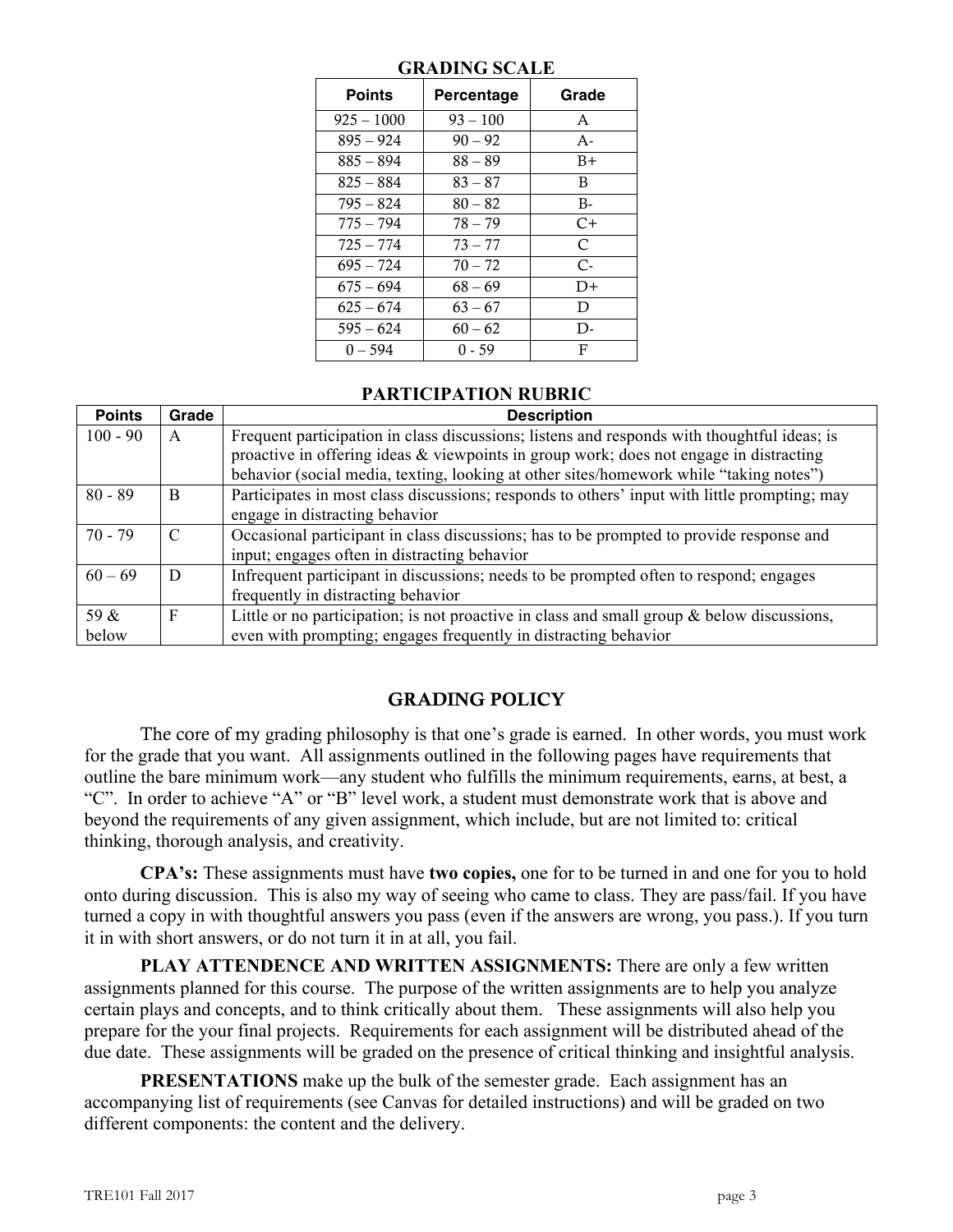For each project, I will be looking for fulfillment of the stated requirements, whether it be designing an entire show, or leading the class in learning about an era of theatre.

**PARTICIPATION** is one of the key components in a course such as TRE101. Participation includes, but is not limited to, volunteering points of view in class discussions, engaging in active listening of fellow students, refraining from texting, looking at the Internet on laptops, napping, or other activities unrelated to the class. If you are found consistently not participating, points will be deducted from the total participation grade, at my discretion, for each infraction after the first warning.

### ASSIGNMENT STYLE & FORMATTING

All speech outlines, the final paper and assignments are to be typed, double-spaced, using Times New Roman, 12 pt. font, with 1" margins. Speech outlines are required to use APA formatting for source citations and bibliographies.

Last Name pg. #

Please refer to www.apa.org, http://owl.english.purdue.edu/owl/section/2/10/ or your friendly local librarian for help with paper formatting.



### CLASS SCHEDULE

| (subject to change at the instructor's discretion) |                                                 |                                                                                       |                                                                                                     |
|----------------------------------------------------|-------------------------------------------------|---------------------------------------------------------------------------------------|-----------------------------------------------------------------------------------------------------|
| <b>Date</b>                                        | Topic(s)                                        | <b>Assignment(s)/Readings Due</b>                                                     | <b>Homework</b>                                                                                     |
| August 29                                          | Welcome & Class overview                        |                                                                                       | -Read Ch. 1 What is Theatre?<br>-CPA Ch. 1 (found on Canvas) MUST<br>PRINT TWO COPIES               |
| 30                                                 | What is Theatre?                                | -Ch. 1 What is Theatre?<br>-CPA Ch. 1 MUST PRINT TWO COPIES                           | -Read Ch. 2 What is a Play?<br>-CPA Ch. 2 (found on Canvas) MUST<br>PRINT TWO COPIES                |
| September                                          | Labor Day - No Class                            |                                                                                       |                                                                                                     |
| 6                                                  | What is Theatre? What is a Play?                | -Ch. 1 What is Theatre?<br>-Ch. 2 What is a Play?<br>-CPA Ch. 2 MUST PRINT TWO COPIES | -Read Ch. 16 The Critic and the Dramaturg<br>-CPA Ch. 16 (found on Canvas) MUST<br>PRINT TWO COPIES |
| 11                                                 | What is a Play?<br>The Critic and the Dramaturg | -Ch. 2 What is a Play?<br>-Ch. 16 The Critic and the Dramaturg                        |                                                                                                     |
| 13                                                 | The Critic and the Dramaturg                    | -Ch. 16 The Critic and the Dramaturg                                                  | -Read Ch. 13 The Playwright<br>-CPA Ch. 13                                                          |
| 18                                                 | The Playwright                                  | - Ch. 13 The Playwright                                                               | -Prepare questions for Guest                                                                        |
| 20                                                 | The Playwright - Guest<br>Playwright            |                                                                                       | -Read Ch. 15 The Director<br>-CPA Ch. 15<br>-Think about play ideas for project                     |
| 25                                                 | The Director                                    | - Ch. 15 The Director                                                                 | -Prepare questions for Megan DeBoard and<br>Rob Lutfy                                               |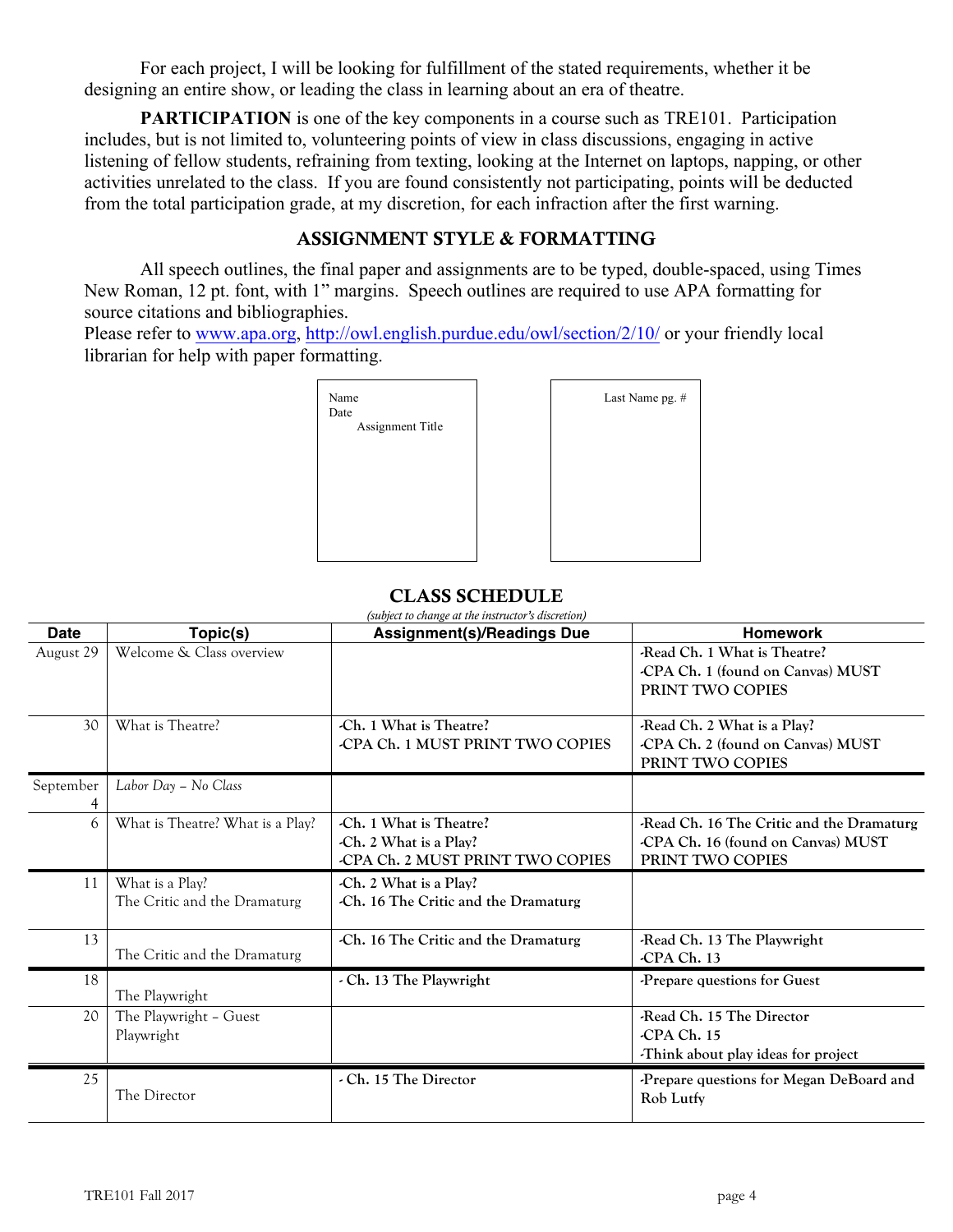| 27             | The Director - Guest Director<br>Rob Lutfy                             |                                                  | -Read Ch. 14 Designers and Technicians<br>- CPA Ch. 14                                                                           |
|----------------|------------------------------------------------------------------------|--------------------------------------------------|----------------------------------------------------------------------------------------------------------------------------------|
|                |                                                                        |                                                  | - Choose play for Project                                                                                                        |
| October 2      | Designers and Technicians                                              | - Ch. 14 Designers and Technicians               | -Prepare questions for Chad Lee Thymes                                                                                           |
| $\overline{4}$ | Designers and Technicians -<br>Chad Lee Thymes                         |                                                  | -Read Ch. 12 The Actor<br>-CPA Ch. 12<br>-Submit concept for project                                                             |
| 9              | The Actor                                                              | - Ch. 12 The Actor                               | -Prepare questions for Jacque Wilke                                                                                              |
| 11             | The Actor - Jacque Wilke                                               |                                                  | -Prepare projects!                                                                                                               |
| 16             | Design Projects!                                                       |                                                  | -Prepare projects!                                                                                                               |
| 18             | Design Projects!                                                       |                                                  | First Review paper! Due in Canvas<br><b>MONDAY, 10/24 AT 11:59PM</b>                                                             |
| 23             | Design Projects!                                                       |                                                  | -Prepare Era projects!                                                                                                           |
| 25             | Class not in session, meet outside<br>of class to work on Era projects |                                                  | -Practice leading class for Era projects!<br>-Read Ch. 3 and 4: The Ancients and The<br>Middle Ages                              |
| 30             | The Ancients and The Middle<br>Ages                                    | Ch. 3 and 4: The Ancients and The Middle<br>Ages | -Read Ch. 5: The Renaissance                                                                                                     |
| November       | The Renaissance                                                        | Ch. 5 The Renaissance                            | -Read Ch. 6 The Theatre of Asia                                                                                                  |
| 6              | The Royal Era                                                          | Ch. 7 The Royal Era                              | -Read Ch. 8 The Modern Theatre: Realism<br>Paper on Little Women DUE MONDAY,<br>11/13 AT 11:59PM                                 |
| 8              | The Modern Theatre: Realism                                            | - Ch. 8 The Modern Theatre: Realism              | -Read Ch. 9 The Modern Theatre:<br>Antirealism<br>Paper on Little Women DUE MONDAY,<br>11/13 AT 11:59PM                          |
| 13             | The Modern Theatre: Anti<br>Realism                                    | - Ch. 9 The Modern Theatre: Anti Realism         | -Read Ch. 10 Musical Theatre<br>- Paper on Little Women DUE MONDAY,<br>11/13 AT 11:59PM                                          |
| 15             | Musical Theatre                                                        | -Ch. 10 Musical Theatre                          | -Read Ch. 11 Theatre Today                                                                                                       |
| 20             | Theatre Today                                                          | - Ch. 11 Theatre Today                           |                                                                                                                                  |
| 24             | No class - Thanksgiving                                                |                                                  | □ Be thankful that you are almost done!                                                                                          |
| 27             | Physical Theatre                                                       | Physical Theatre (no reading to accompany)       | -Extra Credit Play Paper due MONDAY,<br>12/4 AT 11:59PM on Canvas!<br>-Begin working on Scenefest<br>-Prepare for Review Session |
| 30             | Study Session for Written Exam                                         |                                                  | -Extra Credit Play Paper due MONDAY, 12/<br>AT 11:59PM on Canvas!<br>- Study and Scenefest!                                      |